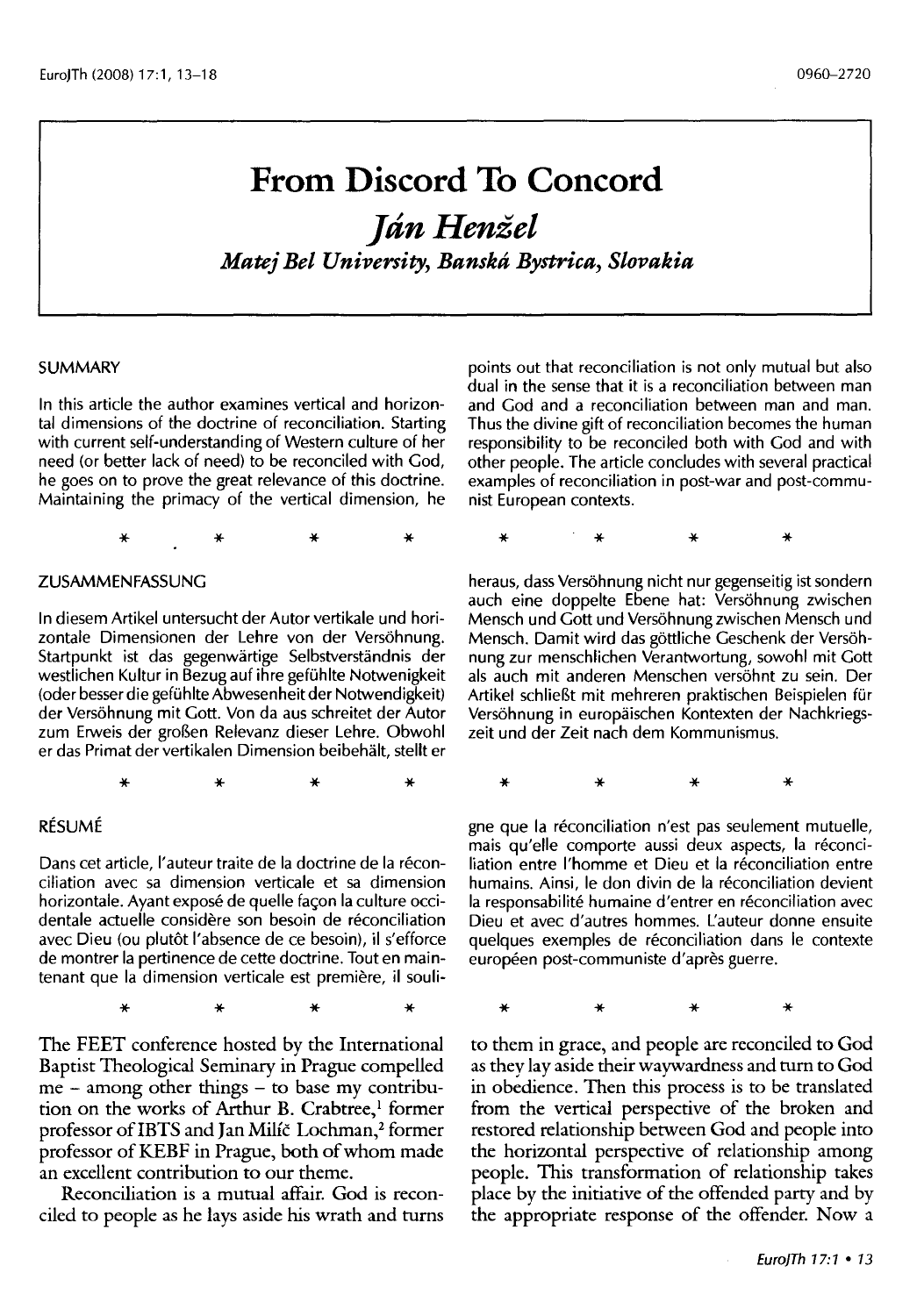change of relationship implies three things: an old relationship, a new relationship, and the transformation of the one into the other which in this case is called reconciliation.

#### **l. The Old Relationship**

The old relationship is conditioned by sin. And here comes our major difficulty. Apologists, evangelists, counsellors and sociologists are all confirming that ours is a sinless society. The hardest thing today is not to prove the existence of God, the deity of Jesus Christ and other major Christian doctrines, but the sinfulness of people. Meic Pearse in his penetrating evaluation of western culture speaks of 'corporate guilt' but 'personal sinlessness.'3 'Human rights are not the correlative of obligations, as its defenders might claim, but the converse; instead of being a mirror-image way of expressing duties, it is  $-$  in its cumulative effects, even if not explicitly  $-$  a denial of them.<sup>24</sup> Thus saying 'I have a right to...' is just a cover up for 'I want to...' But with no sense of obligations people have lost their sense of personal sin. 'Human beings have been ducking responsibility since Eden; it is only our own generation that has had the ingenuity to reject it as a category. We have no need of a Saviour; in our own minds, at least, we are already perfect.'5 Responsibility was handed over to corporate institutions - first of all the government  $-$  and private life has assumed the unencumbered right to individual autonomy. David Wells is right in his warning that 'if we abandon our moral obligations and indulge our "right" to do and say whatever we want, we will have to live in a society that is trivialized, emptied out, and increasingly more dangerous and inhospitable.'6 And he goes on to point out that 'this is the first time that a civilization has existed that, to a significant extent, does not believe in objective right and wrong. We are travelling blind, stripped of our moral compass.'7 To be sure, we continue to sin also in the 21st century. What has disappeared is not sin itself but our cultural capacity to understand it.

On this background we need to provide a general, non-technical but comprehensive definition of sin. We may adopt Cornelius Plantinga's definition which points to the context of our subject of reconciliation. 'Sin, then, is any agential evil for which some person (or group of persons) is to blame. In short, sin is culpable shalom-breaking.'8 In theological terms sin means missing the mark by turning from God's grace and glory, turning from his ways

to one's own. It means pride rather than humility, disobedience rather than obedience, autonomy rather than theonomy, freedom *from* God instead of freedom *for* God.

This turning away from God cannot remain without its consequences. It alienates us from God. As it alienates us from him, it alienates him from us, 'but it also alienates us from our fellow men, turning families into feuds, friends into foes, concord into conflict, amity into enmity. And in this alienation from God and from one another, we find ourselves alienated from ourselves.<sup>39</sup> Nietzsche, Sartre and Camus knew this alienation only too well. For Heidegger it is a *Sein zum* Tode but for the apostle Paul it was a living death. 10 And he also knew its cause  $-$  sin.<sup>11</sup> According to J. Atkinson: 'The human situation is like that of a man trapped in a bog: unless somebody comes along to give power and leverage from a base firmer than his, he will go under.<sup>212</sup> The ultimate outcome of this old relationship for us is being 'punished with everlasting destruction and shut out from the presence of the Lord and from the majesty of his power.<sup>13</sup> The old relationship may be explained partly as pollution, partly as the breaking of the law and slavery to evil.<sup>14</sup>

Without a clear understanding of ultimate seriousness of this old relationship the gospel is not an ultimately good news and the need of reconciliation is not necessary. This old relationship of man and God (vertical), and man and man (horizontal) is changed by the saving action of God through Christ and the Spirit.

### **2. The New Relationship**

Man in conversion ( *metanoia)* is turned toward God instead of away from God. He now looks toward God instead of away from him, moves toward God instead of away from him. His life becomes theocentric rather than egocentric. This brings a new freedom *(eleutheria)* which is a freedom for God rather than freedom *from* God. It is freedom from the guilt and power of sin, from wrath and condemnation of God, from bondage to the devil, from dread and fear and despair, from emptiness and meaninglessness, from death and hell. It is freedom for God's grace and glory, his pardon and power, his presence and service. It is the liberty of the children of God. This is nothing less than adoption *(huiothesia)* and regeneration *(palingenesia)* as children of God. Once more we belong to the family of God, which is the king-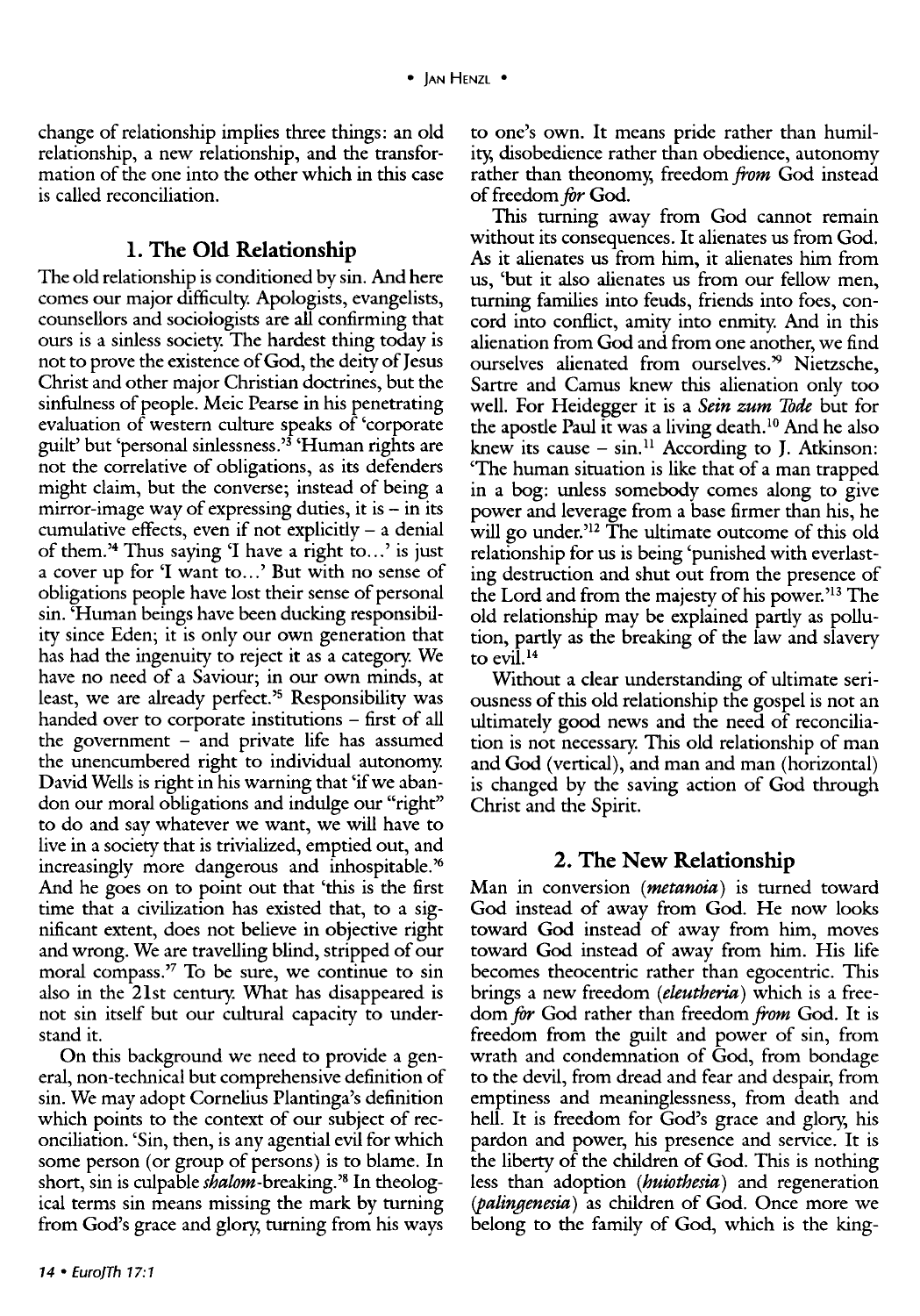dom of God (*basileia tou theou*). The kingdom of God is the righteousness of God *(dikaiosune theou).*  The relationship of God and man is set right again as we trust God as Father and serve him as King. This right relationship is the work of God and the gift of God. 15 The biblical concept of justification *(dikaiosune theou)* should be understood in forensic sense. 16 A. E. McGrath points out: 'The *concept of justification* and the *doctrine of justification* must be carefully distinguished ... The church has chosen to subsume its discussion of the reconciliation of man to God under the aegis of justification, thereby giving the concept an emphasis quite absent from the New Testament.<sup>317</sup> The doctrinal development has taken up a more dynamic sense. Thus even for the Reformed theologian 0. Weber, is justification God's *Zuspruch* of forgiveness as well as God's strong *Anspruch* on our whole life.<sup>18</sup>

To be brought into a right relationship with God is to be reconciled with God *(katallage).* A formerly hostile, strained and discordant relationship becomes now friendly, relaxed and harmonious. God and man are now at one. There is, however, no equality between them. This reconciliation is mutual in the sense that God is reconciled to man and man is reconciled to God. God lays aside his wrath and turns to man in grace, and man lays aside his waywardness of unfaith and turns to God in the obedience of faith.

Reconciliation is not only mutual but also dual in the sense that it is a reconciliation between man and God *and* a reconciliation between man and man. The same thing (reconciliation) has two dimensions – vertical and horizontal. It cannot be one without being the other. This means that we can be reconciled to God only as we are reconciled to our fellow men. That is why Jesus teaches us to pray: 'Forgive us our debts, as we also have forgiven our debtors.'19 We are to forgive one another just as God forgave us, 20

But God forgives us as we forgive one another.<sup>21</sup> We are reconciled to one another as we are reconciled to God, but we are reconciled to God only as we are reconciled to one another.

When we are reconciled with God we belong to him as Father and as King. We are no longer our own, we are the Lord's as we trust God as children and serve him as subjects. And that is sanctification *(hagiasmos).* Let us only remember that God is either lord of all or not at all. 'We are his, if we are his at all, in every realm and relationship of life; his in solitude and society, his in work and worship, his in duty and leisure, his in the church, his in the home, his in business, his in society, his in culture. ' 22 H. Bonar puts this truth in beautiful rhyme:

So shall no part of day or night From sacredness be free; But *all my lift,* in every step, Be fellowship with Thee.

## **3. The Transformation of the Relationship**

We shall consider now how is our relationship changed from the old to the new. It is by the initiative of God in grace and the response of man in faith. The divine grace is always both pardoning and transforming. S. Motyer concludes his study of *Righteousness* by *Faith in the New Testament* saying that 'as men are grasped by it [God's righteousness], "justified" and made acceptable to God, so they are stamped with the image of their righteous Saviour, and summoned to live in imitation of him as his people. "Righteousness" thus becomes a matter of human character and behaviour.'23 The divine initiative is the act of the Father, the Son and the Holy Spirit. 'The work of the Father is that of commission: commissioning the Son and Spirit to go forth to seek and to save that which was lost. The work of the Son and Spirit is that of mission: going forth at the bidding of the Father to seek and to save that which was lost – and restore it to God.'24

The work of Christ in restoring us to God is his whole redeeming work. Evangelicals sometimes make the mistake of locating it solely in the cross.<sup>25</sup> The cross is indeed the focal point of this restoration of man to God, 'for Christ died for sins once for all, the righteous for the unrighteous, to bring you to God.'26 But the cross is only part of the work of Christ for our restoration to God.

The whole embraces his incarnation, in which he became man for us men and for our salvation; his baptism, in which he identified himself with the sinners he came to save; his temptation in which he resisted all attempts to save them apart from this identification; his ministry, in which he both pardoned sins and transformed the sinners; his death, in which he bore the penalty of sin for us (on our behalf and in our stead); his resurrection, in which he rose to justify us (Rom. 4. 25); his ascension and exaltation, in which he reigns over his own and continued intercession for us and his return, in which he will finally vindicate us and dwell with us for ever in the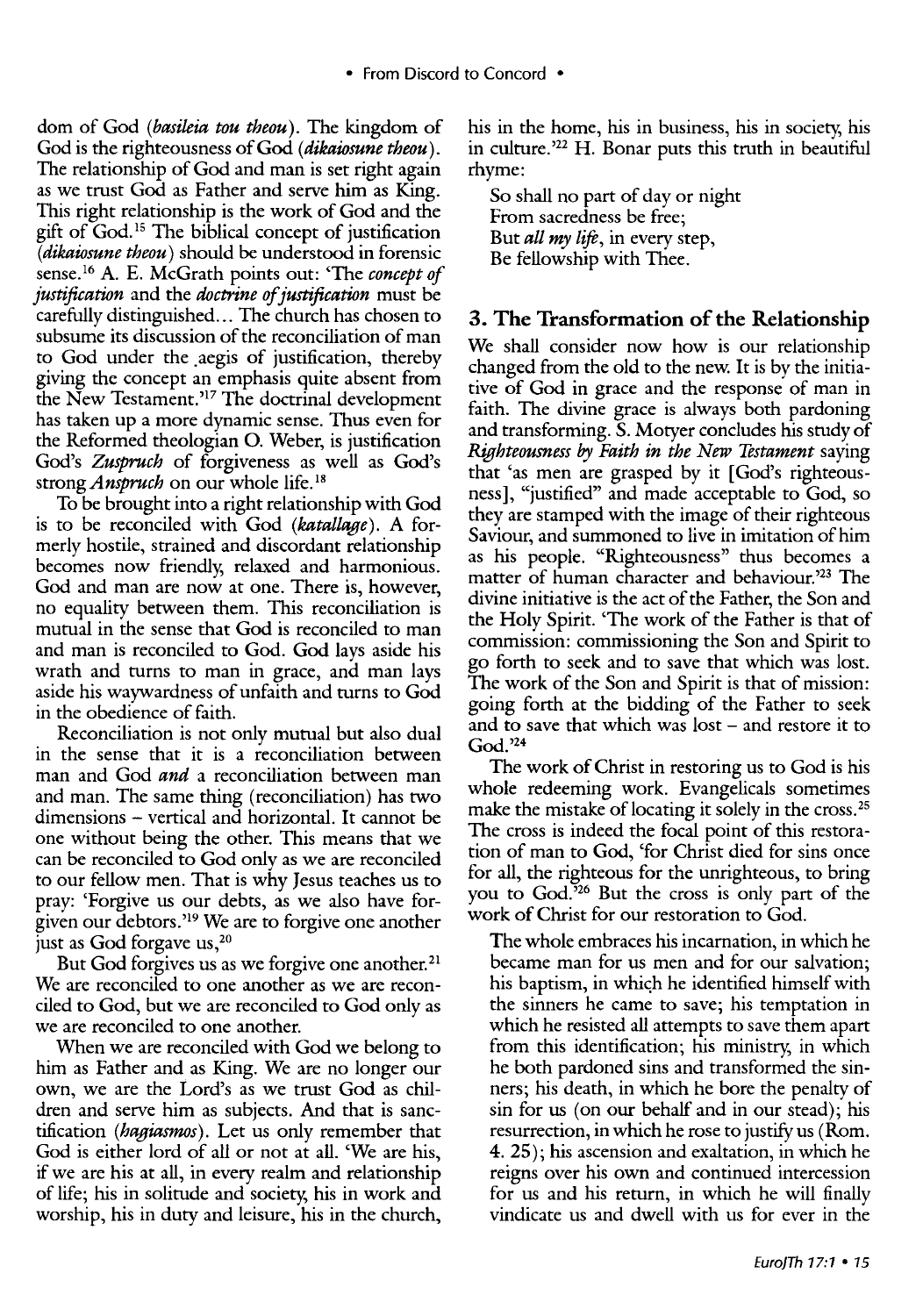joy and glory of the kingdom. His work is one integral whole, past, present and future... It is only true to say that he who has saved *us* is still saving us, and will continue to save *us* - as long as we let ourselves be saved.<sup>27</sup>

Similarly, the work of the Spirit in restoring us to God is his whole work: the work of the Spirit in baptism and ministry of the Lord, the work of the Spirit in mediating Christ to *us* through the outward witness of the church in her ministry of word and sacraments, and through the inward witness of the Spirit, testifying with our spirit that we are God's children.

Crabtree's emphasis on God's pardoning and transforming grace is important also for *us* if we are to keep the proper balance. 'If the Augustinian-Catholic tradition has erred in partially obscuring the pardoning aspect of grace, the Lutheran-Protestant tradition has equally erred in partially obscuring the transforming aspect of grace ... God rectifies the relationship of the sinner to himself both by pardoning the sin and by transforming the sinner.<sup>528</sup>

How do we receive this grace? Through faith, obviously. But only through a living faith that believes the gospel, trusts in Christ and obeys his will. For the faith that believes but does not trust and obey is a faith of demons.<sup>29</sup> A faith that believes and trusts but fails to obey is the faith of prattlers. 30 We receive the divine grace of reconciliation exclusively by a faith expressing itself through love.<sup>31</sup> This faith alone justifies us in the sight of God and transforms our whole relationship to God and to our neighbour. Thus Crabtree rightly warns us 'against the careless use of the phrase "justification by *faith alone*.<sup>332</sup> Yes, we are justified by faith alone but that faith is never alone. This is the only faith that brings us into a right relationship with God, with others and with ourselves. Therefore our prayer remains: Lord increase our faith that works through love!

#### **4. Commission and mission of reconciliation**

We have already said that the work of God the Father in reconciliation was that of commission - sending his Son and Spirit to search and save that which has been lost. The work of the Son and Spirit was that of mission. The same pattern applies to us: 'God, who reconciled us to himself through Christ, gave us the ministry of reconcilia-

tion. ' <sup>33</sup>**J.** M. Lochman is one of few dogmaticians paying attention to the ethical dimension of the doctrine of reconciliation.<sup>34</sup> He takes reconciliation as a priority from Jesus' admonition: 'Therefore, if you are offering your gift at the altar and there remember that your brother has something against you, leave your gift there in front of the altar. First go and be reconciled to your brother; then come and offer your gift.<sup>35</sup> Even at the most solemn moment the necessity for reconciliation takes priority. In this context Jesus says that to fulfill the sixth commandment is not enough to avoid anger and cursing. 'The radical will of God is satisfied only by "reconciliation". The "murderer", therefore, is not just one who commits murder nor even one who is angry, but also the one who neglects and despises opportunities of reconciliation and who, by that very failure, is already under suspicion of murder and accused of murder.'36 Because reconciliation is as creative as murder is destructive, the Christian ethic is an ethic of reconciliation.

Reconciliation receives his binding features from the Christ event, therefore it cannot be extended at will and there is no place for appeasement, spurious peace which avoids conflicts and conceals real tensions. Biblical ministry of reconciliation is alert to the demonic strategies of the principalities and powers and refuses to capitulate to them. A genuine Christian ministry of reconciliation will be characterized by a hopeful and inventive realism.'37

While the ministry of reconciliation is personal, it is also concerned with conditions and systems. New Testament epistles demonstrate that reconciliation between individuals and groups is important. Reconciliation bestowed in Christ has direct implications in personal relationships and if the life of the Church. *Carmen Christi38* is sent into the context of tensions within the Christian community at Philippi.

The light of reconciliation shines in on the human - only too human - life of the congregations and is meant to operate there with transforming, renewing and, in fact, reconciling power ... In the long run the Church of Christ can never be content to establish itself as a permanently structured and self-enclosed entity based on the divisions of race, nationality; culture and sex. It is the Body of Christ, an organic unity composed of many members. 39

We as evangelicals should especially heed Lochman's call for 'ecumenical order of reconciliation'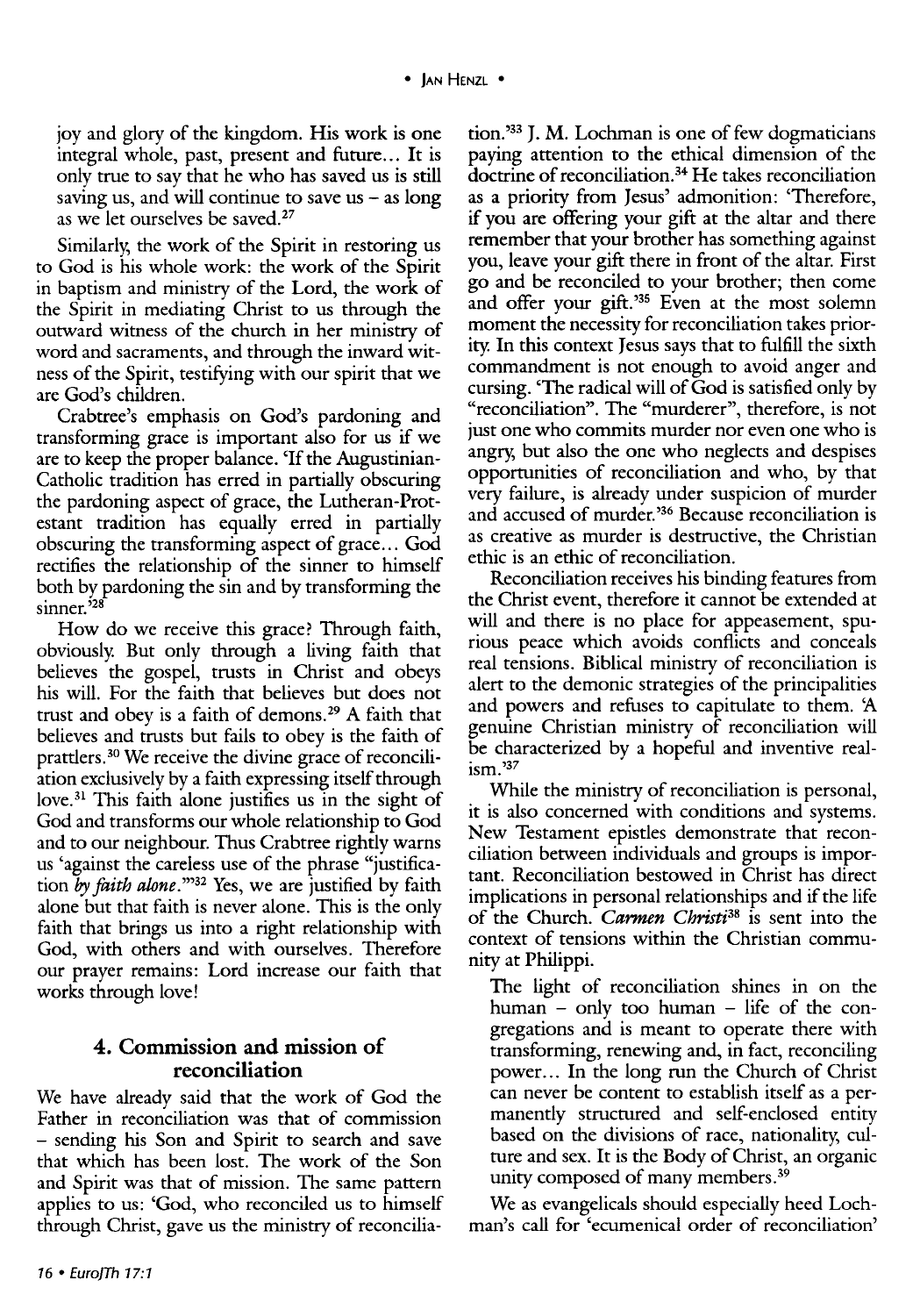and consider what does this mean for our divided Christendom, our warring denominations, our hate-filled Christians, our segregated churches?

However, our ministry of reconciliation cannot be confined to the inner life of the Church. That mission is for the world  $-$  including the world of politics and economics. Thankfully, the Church does not lack positive examples in her past (Mennonites, Quakers, Brethren Church). The Barmen Declaration (1934) from the Nazi Germany and *Aktion Suhnezeichen* from the post-war Germany as well as the Fellowship of Reconciliation of Northern Ireland are just a few examples from the more recent history.

To close my paper let me offer an insight into our post-Communist experience from Czech and Slovak Republics. The non-violent way of removing the totalitarian regime (1989) was widely appreciated and thus named as 'Velvet Revolution.' However, relating the process to the above outlined doctrine of reconciliation and reflecting on the results of the past 17 years, we should have learned to apply consequently 4 major dynamics of the process of reconciliation outlined by D. Shriver:<sup>40</sup> First is abandonment of revenge by the victims (churches and dissidents) *and* abandonment of innocence by the perpetrators (Communists). Second is the provision of context of public hope for reconciliation as the basis for the uncovering of public truth about an evil past. Such context was there but the uncovering of evil past is extremely slow. Third is the finding of a new empathy between former enemies. Those who caricatured each other as somehow subhuman are brought together as fellow human beings rather than political and economic forces. Fourth is the move from apology to reparation. Material reparations cannot unmake wrongs, but they can be symbolic of restored relationships and new intent. The recent establishment of Nation's Memory Institute with some of the above mentioned goals is a step in right direction but rather late in coming.

G. Aulen in his *Christus Victor* has demonstrated powerfully that the gospel of reconciliation is not separated from the world of the principalities and powers but actually related to it. For us today, this means that even at the level of power politics and apocalyptic threats to the human race, Christians must do their thinking in the light of the atonement. The message of reconciliation can and must be transposed into political and economic terms.<sup>41</sup> The message of reconciliation must not only be spoken, but also what is said must have the effect of releasing the debtor or the transgressor from the debt. Christian peacemakers are called to seek reconciliation in situations of conflict without softening their opposition to the injustices that exist. We are motivated bv our Christian faith and biblical vision, but this does not mean that we cannot work with those from different faiths or none at all. As all humanity is created in the image of God we can expect to share common points of ethical concern with those from different faith-communities. Moreover, in the Christian understanding of God as Trinity, the call to reconciliation is authorized by Father, carried out by the Son and empowered by the Spirit. As we respond to the same commission we may expect that our action and relationships will be empowered by the Holy Spirit, too. This not only provides motivation for reconciliation but also provides the basis for constructive action in the world created, redeemed and being moved to its final glory by the triune God.

#### **Notes**

- 1 A. B. Crabtree, *The Restored Relationship; A Study in justification and Reconciliation,* London: Carey Kingsgate Press, 1963.
- 2 J. M. Lochman, *Reconciliation and Liberation; Challenging a One-Dimensional Vzew of Salvation,* Philadelphia: Fortress Press, 1980.
- 3 M. Pearse, *Why the Rest Hates the West?* London: SPCK, 2003, p. 76-78.
- 4 Pearse, *Why the Rest Hates the Ufst?* p. 75.
- 5 Pearse, *Why the Rest Hates the Ufst?* p. 78.
- 6 D. Wells, *Losing Our Virtue; Why the Church Must Recover Its Moral Vtsion,* Leicester: IVP, 1998, p. 9.
- 7 Wells, *Losing Our Virtue,* p. 17.
- 8 C. Plantinga, Jr., *Not the Way It's Supposed to Be; A Breviary of Sin,* Grand Rapids: Eerdman, 1996, p. 14.
- 9 Crabtree, *The Restored Relationship,* p. 190.
- 10 Romans 7:10-ll.
- ll Romans 6:23.
- 12 J. Atkinson, 'Justification by Faith: A Truth for Our Times,' In: J. I. Packer & others, *Here We Stand; Justification* by *Faith,* London: Hodder & Stoughton, 1986, p. 63.
- 13 2 Thessalonians 1:9.
- 14 See C. E. Gunton, *Actuality of Atonement, A Study of Metaphor, Rationality and the Christian Tradition,* Edinburgh: T&T Clark, 1988, p. 139. Blocher rightly emphasizes that we need to affirm the organic unity of the variety of biblical representations and shows several ways of doing it. See H. Blocher, 'The Sacrifice of Jesus Christ: The Current Theological Situation,' In: *European journal of Theology,* 8.1(1999), esp. p. 29-32.